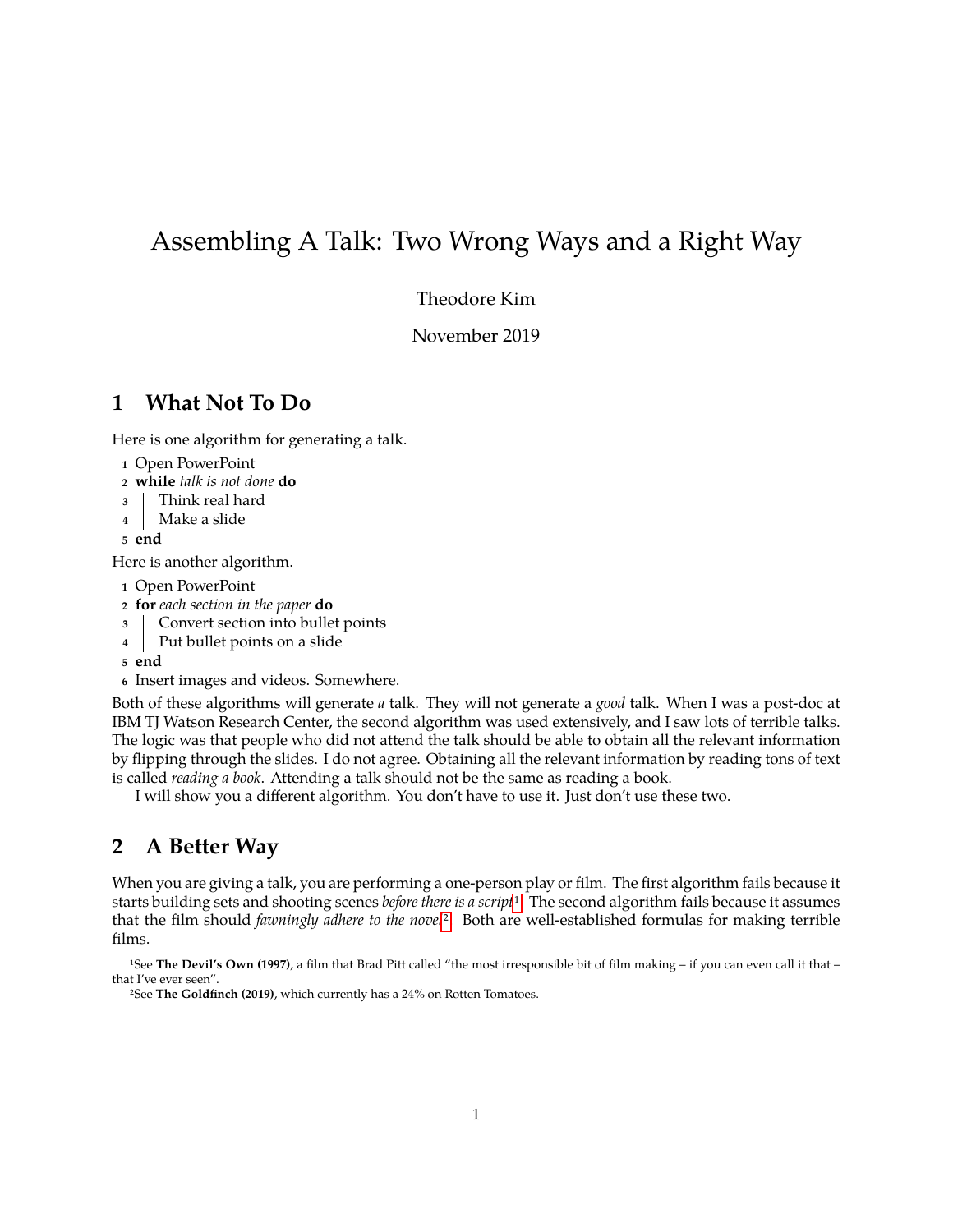#### **2.1 Write a script.**

Write a script. Write out everything that you want to say in the talk. By everything, I mean *every single word, in order, from beginning to end*. This is often the most time-consuming part of assembling a talk, because you have to decide exactly what information to present, and the order in which to present it. When you are deciding the order of information presentation, you are *building a plot*. You should decide what plot you want your talk to have. If you don't, your talk will have the dismal plot.

• **The Dismal Plot:** Here's a bunch of stuff that happened. In no particular order.

The dismal plot is confusing, boring, and enraging. There are plenty of other plots out there to pick from.

- **The Wedding Singer (1998)**: We were stuck with Algorithm A, not knowing that there was something better out there. Here's Algorithm B, which we will show is superior in every way. We will end by showing an amazing new result that was not possible with Algorithm A: Getting to meet Billy Idol.
- **The Lion, the Witch, and the Wardrobe (1950)**: We are going to present a whole new problem statement that was hiding in plain sight, and you didn't even know was there. Let's step inside and see amazing new possibilities that we never even knew existed.
- **Kung Fu Hustle (2004)**: Algorithm A is okay, not great, at solving this problem. However, we will show that one slight tweak unblocks its ch'i, turning it into a kung fu master that obliterates all other competitors.
- **Freaky Friday (2003, Lindsay Lohan not Jodie Foster)**: Algorithm A is not great. After an extensive and harrowing journey with many twists and turns, we will show that it can be improved by 5%.
- **Pride and Prejudice (1813)**: At first, we thought that Algorithm A was great, and Algorithm B was terrible. However, after extensive analysis, we have come to the realization that Algorithm A is awful (a wicked, wicked Wickham) and Algorithm B is great and we want to marry it.

A variety of micro-decisions need to be made when sequencing your plot. For **The Wedding Singer**, should you start with a flash-forward that shows all the amazing results that Algorithm B can generate, and then rewind to Algorithm A, throwing into relief just how terrible it is? Or, should you start by showing the terrible Algorithm A, and establish its terribleness by showing it failing in a variety of scenarios? These micro-decisions are yours alone to make.

The individual equations and technical concepts are the *characters* in your plot. Make sure each is introduced properly, and accordance with their importance. Just like nobody should be walking out of **Avengers: Infinity War (2018)** wondering *"Who is this Thanos guy again? Was he in the one of the Marvel movies I didn't see?"*, nobody in the audience should be asking *"What is Navier-Stokes? Was it somewhere in that wall of equations two slides ago?"* If there's a really important equation in the paper, make sure that it gets a big entrance, such as a slide all to itself, and a verbal emphasis like *"This is the key equation of the algorithm"* or *"This is the key equation we are trying to solve."*

In a movie, it is considered bad storytelling to just come out and say *"Voldemort is the most powerful and evilest villain that anybody have ever seen."* Indirect methods must be used instead, like everybody being afraid to even whisper his name. In contrast, it is perfectly fine to say *"People have been trying to defeat the Navier-Stokes equations for over 200 years"* in a paper presentation. Take advantage of the narrative bluntness that is permitted by the technical presentation medium[.3](#page-1-0)

<span id="page-1-0"></span><sup>&</sup>lt;sup>3</sup>At the same time, listing the scholars that have tried before and failed (i.e. showing the field of strewn bodies) could be used to provide complementary visual emphasis.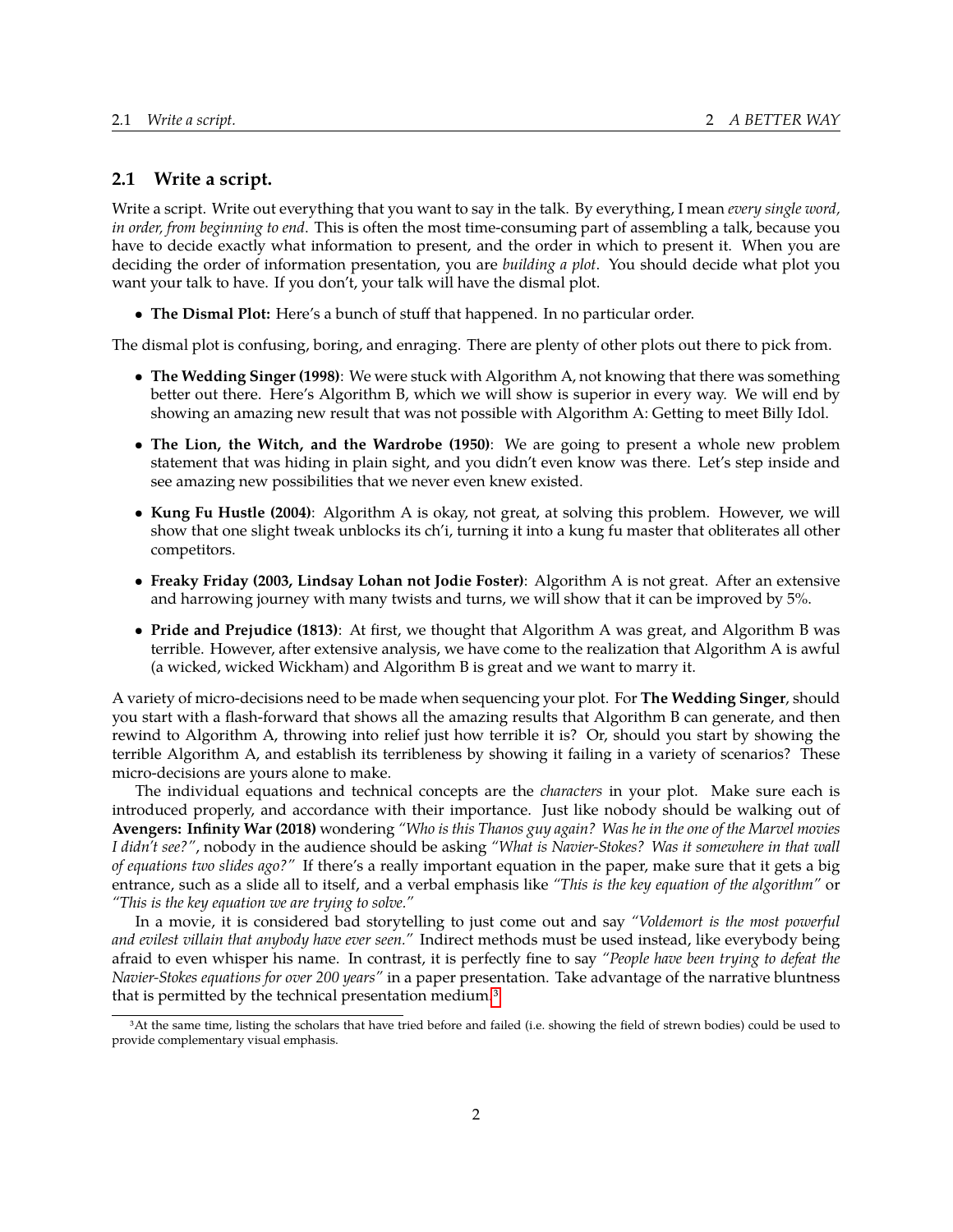#### **2.2 Build a storyboard.**

Once you have your script, don't convert it into slide bullet points. Instead, look over the script you have written, and identify logical breaks where one idea ends and another begins. These breaks should correspond to transitions between slides. If a slide is trying to communicate more than one idea, then it will do a bad job. This is why bullet point slides usually fail: they try to communicate  $n$  ideas as  $n$  bullet points, all on a single slide.

Once you have identified each slide, think about what *visual information* you could show that would help communicate the idea corresponding to that slide. The visual should support what you are saying verbally; inserting text onto the slide that redundantly repeats your words will work against you. The audience will then try to read the text while half-listening to your words, simultaneously reducing the effectiveness of both communication channels. Imagine watching a movie that consisted entirely of an actor reading a screenplay, and the only visual is a slow scroll through the Microsoft Word document of the same screenplay. You'd probably wonder *"When is somebody going to turn this into an actual movie?"* When you got bored of the actor's voice, you would start trying to read ahead. Don't let this happen to your presentation.

The exception to this rule is if you are trying to add extra emphasis to what you are saying. In that case, it can be effective to show text that echos exactly what you are saying, e.g. "GOTO CONSIDERED HARMFUL. REALLY." However, it is only effective if you haven't already been doing this the entire time.

#### **2.3 Build the sets.**

Once you have the screenplay and the storyboard, *only then* it is time to create the slides. These will be the sets and scenery that will support your later performance. In the process of making these sets, it will become obvious that certain things you wrote in the script are not going to flow well, or that they will be ineffective at conveying the concept that you had in mind. For example *"Oh right, I dropped the viscosity term from Navier-Stokes, so there's no reason to explain it five slides back"* or *"I thought that coloring in the matrix with three colors would convey the idea, but now that I see it, it's just confusing."* That's fine, and it happens to everybody. Rewrite that part of the script, rethink the visual, and try again.

Even the most experienced directors go back for reshoots. **Back to the Future (1985)** originally cast Eric Stoltz in the role of Marty McFly, but *four weeks into a fourteen week shoot*, Robert Zemekis saw that it wasn't working (Stoltz agreed), and started over with Michael J. Fox. Conversely, it is impossible to imagine that upon seeing the first version of Yoda's lightsaber battle with Count Dooku in **Star Wars: Attack of the Clones (2002)**, nobody worried that *this doesn't look as cool as I thought it would.* The scene stayed for whatever reason, and now we're stuck with the image of Christopher Lee wrestling what appears to be an angry koala with a glowstick stuck to its paw. Don't be like 2002 George Lucas. Be like 1985 Robert Zemekis.

Making visuals can take *a lot of time*. Sometimes there are images or figures from the paper that you can re-use, but often you need to build new ones because the flow of ideas in the talk will not be the same as that in the paper. For very important concepts, it is not uncommon to generate entirely new sequences that were not in the original paper. Vito Corelone teasing his grandson in the garden with the orange slice (**The Godfather (1972)**) is not in the original novel, but the movie would be immensely weaker if Francis Ford Coppola had just cut directly to Vito's funeral. Don't be afraid to create new visuals.

With both the script and storyboard in place, you can now focus *locally* on each individual slide. You do not need to think about how each slide fits into the *global* narrative, because you already mapped that out. Instead, focus on ensuring that the *current* visual supports the *current* concept in the strongest possible way.

#### **2.4 Rehearsals and audience screenings.**

Do a run-through of the slides to get a sense of what works, what doesn't, and how long your talk runs. The first few rehearsals should give you a sense of what flows smoothly and what is clunky. Go back and fix the